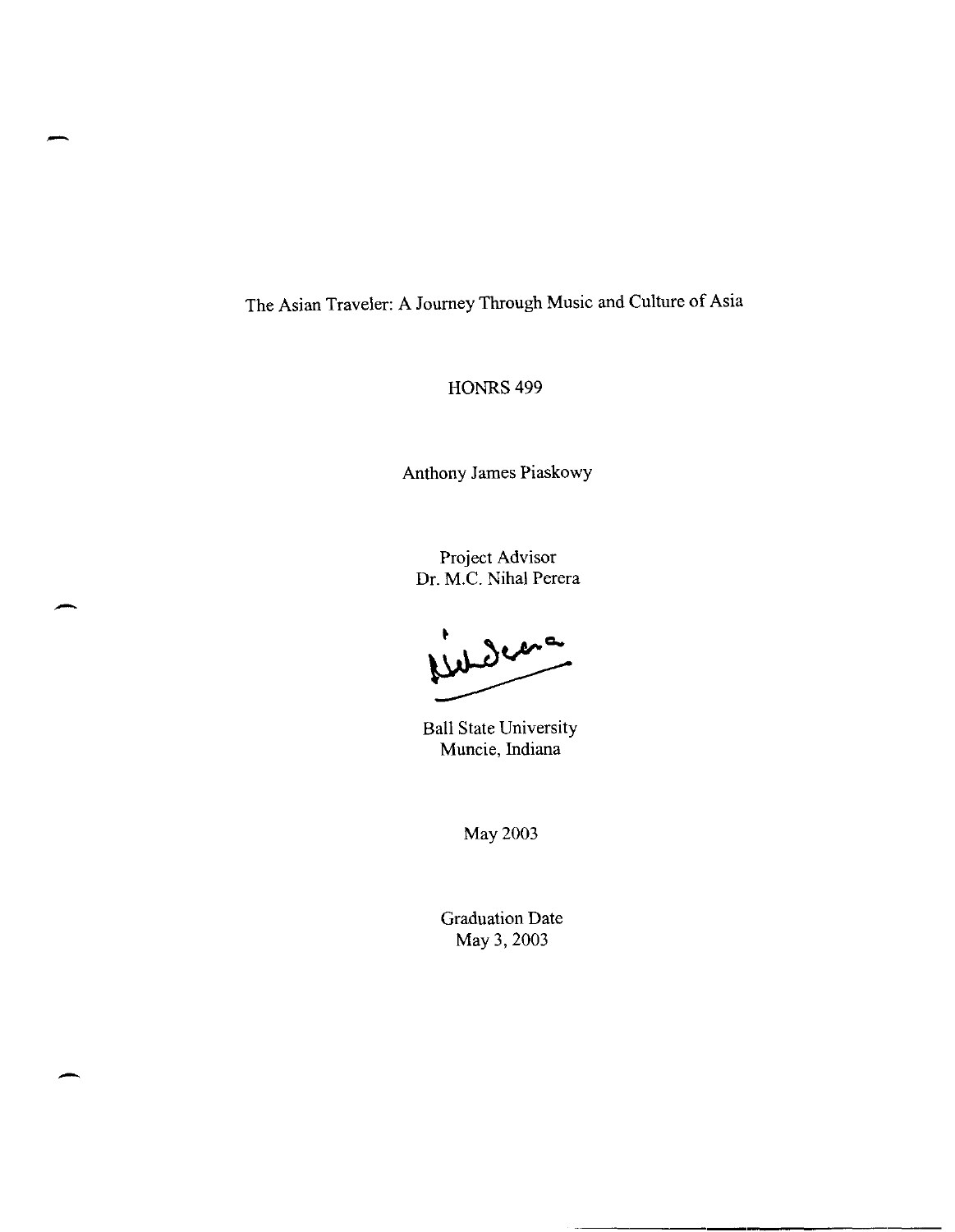

-

## Abstract

"The Asian Traveler", is a collection of Asian music representing the CAP Asia III trip, Spring 2003. It is meant to take listeners and readers to a greater understanding of Asia through the music and text. The project is focused on investigation and presentation of the larger 'Asian' cultural, historical, spatial, social, and personal context to each song through the text. Infonnation included in the booklet came from 11 weeks of personal experience in India, Sri Lanka, Thailand, and Malaysia. The experience included travel, observation, and reading articles and books dealing with history and theory of architecture and urban planning while in Asia. In addition to collecting information in Asia, additional research on Asian music and analysis was conducted. Conversations with college professors specializing in Asian music were conducted to verify work and seek additional advice. The largest component of the project was the processing of all the infonnation, culminating in selfrealization.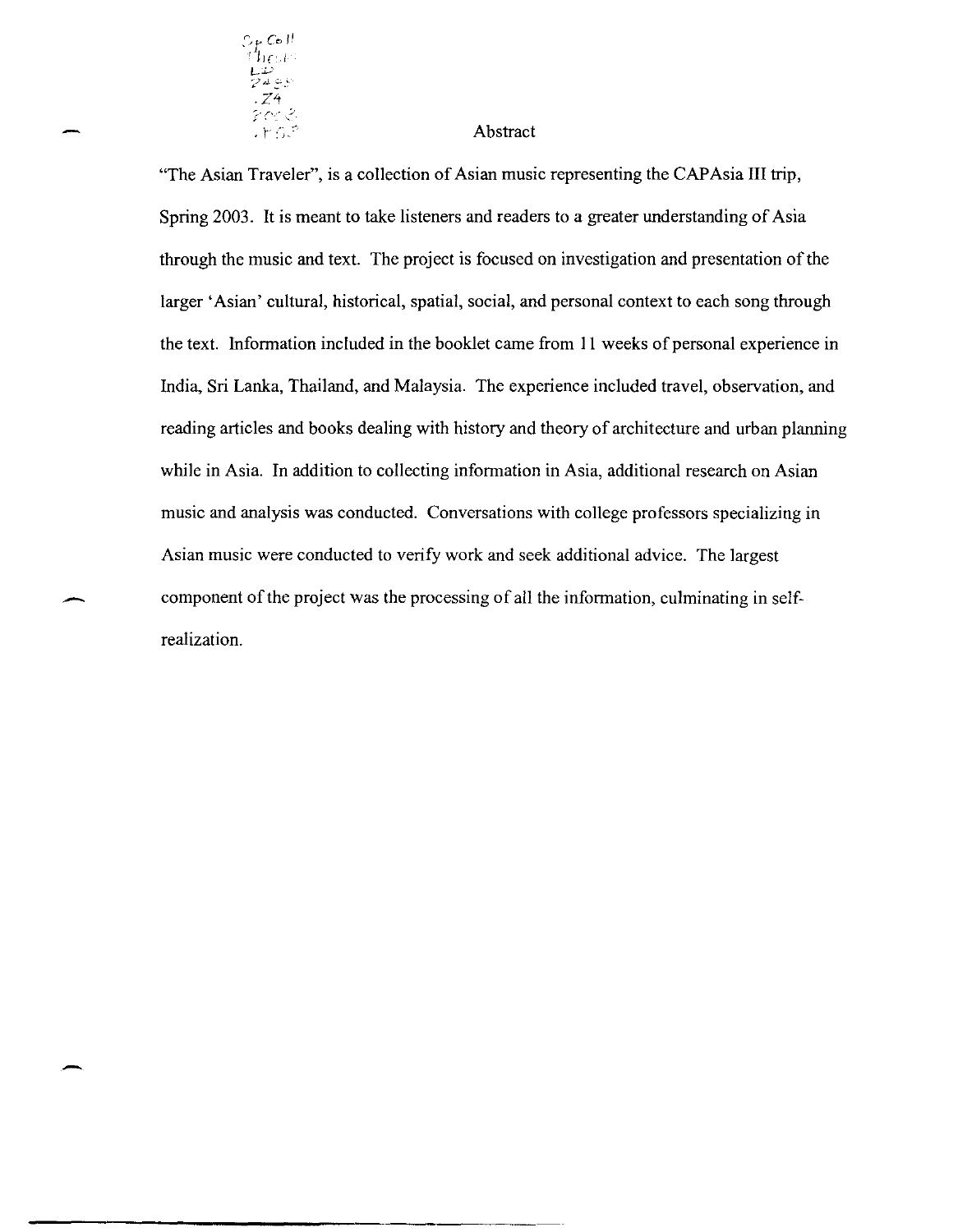## Acknowledgements

-

. -

- I am very grateful to Dr. Nihal Perera for serving as my project advisor in addition to director of the CAPAsia program. Your dedication in educating students to acquire the qualities of analysis and critical thinking in Asia is displayed through this project. Thank you for your advice and comments and working with me to complete this project.
- As a novice to the discipline of music, Dr. George Wolfe of Ball State University and Dr. Harsha Abeyaratne of Marshall University aided my endeavors by offering expert advice in musical knowledge of India and Sri Lanka.
- Dr. Harold Cowherd, advised me in the early stages of the project, which made the project more feasible to complete.
- Justin Darrow, compiled the music selections from a variety of sources into one CD. Thank you Justin for assisting me in an area of the project I was unable to complete without assistance.
	- Sarah Bensinger, provided feedback and support.
	- All CAP Asia participants aided in providing the rich experience the music of this project represents.
	- My Dad, exposed me to music from other cultures all over the globe prompting my own appreciation of music from different cultures. Connecting an interest of music with the educational trip resulted in a greater understanding of the learning and experiences I gained in Asia.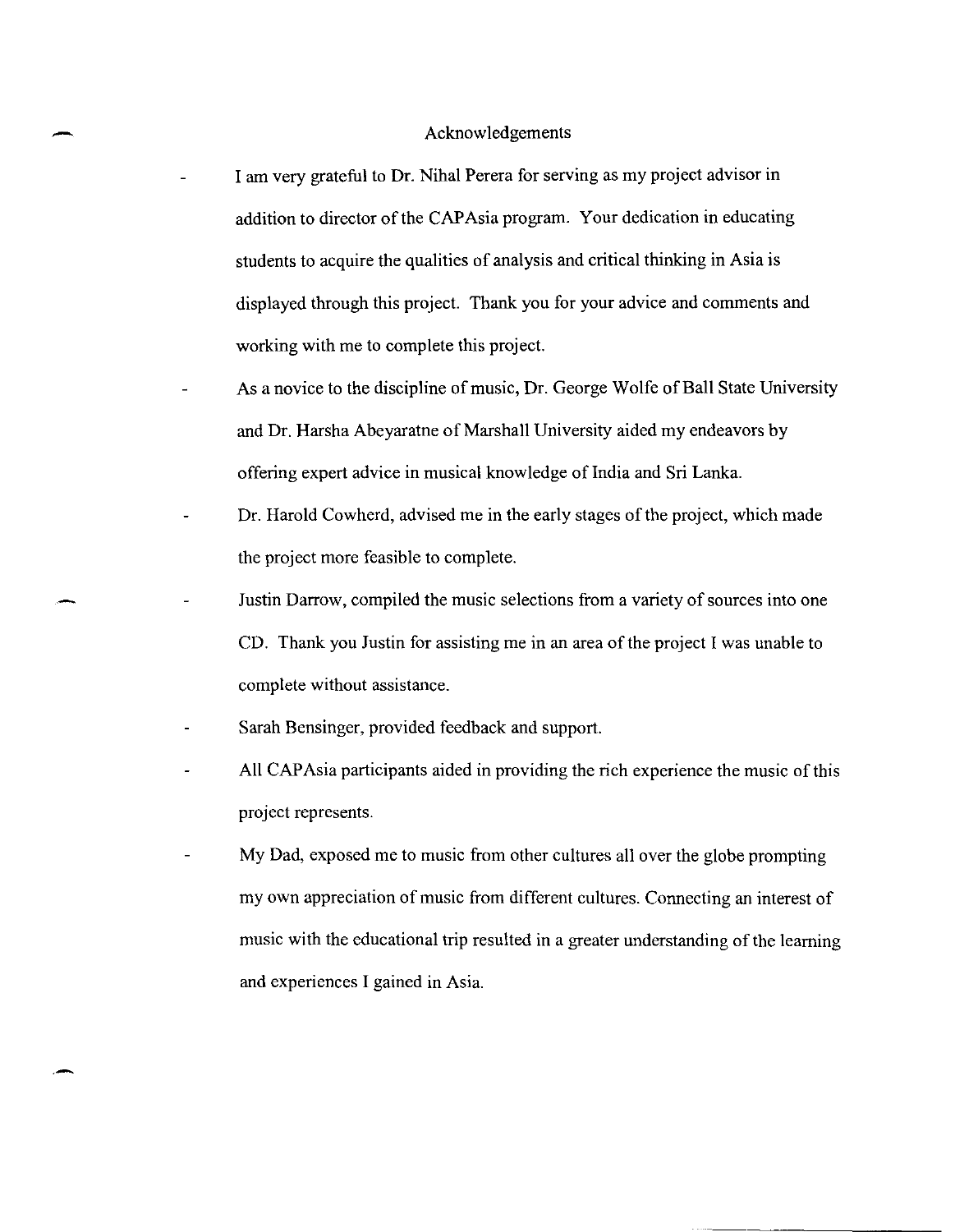## Project Information and Explanation

Completing "The Asian Traveler" has allowed me to better understand the meaning of the experiences and knowledge gained on my trip to Asia. I would have been unable to reap the benefits of both the trip and project if one was absent. The experience adds richness to project and the project provides an outlet for understanding of the trip. This fact came as a surprise to me.

The process of assembling the project began in the fall of my senior year. **In** the spring of 2003, I would be participating in a field study program to South Asia, CAP Asia **III,** and I desired to combine some aspect of this trip with my honors creative project. Since I was a child, my father introduced me to different music from all over the world. Today, I have a similar interest in world music, prompting me to be very interested in music from Asia. The idea for my creative project, in my proposal to the Honors College, was to combine my personal interest in world music and the experience in Asia through a compilation of music on CD with accompanying text that outlined the context of the song in its culture. I also had the opportunity to include information about several of the CAP Asia areas of study.

Collection of music CDs in Asia was informal—I would hear something on the radio or television and inquire to my Asian friends as to where I might be able to purchase a copy. I spent several hours in music stores looking for titles and artists I knew, along with listening to unfamiliar artists. Experiencing each of the cultures I lived in, I also became aware of what types of music were important and/or popular and sought out those CDs. In purchasing

 $\overline{\phantom{0}}$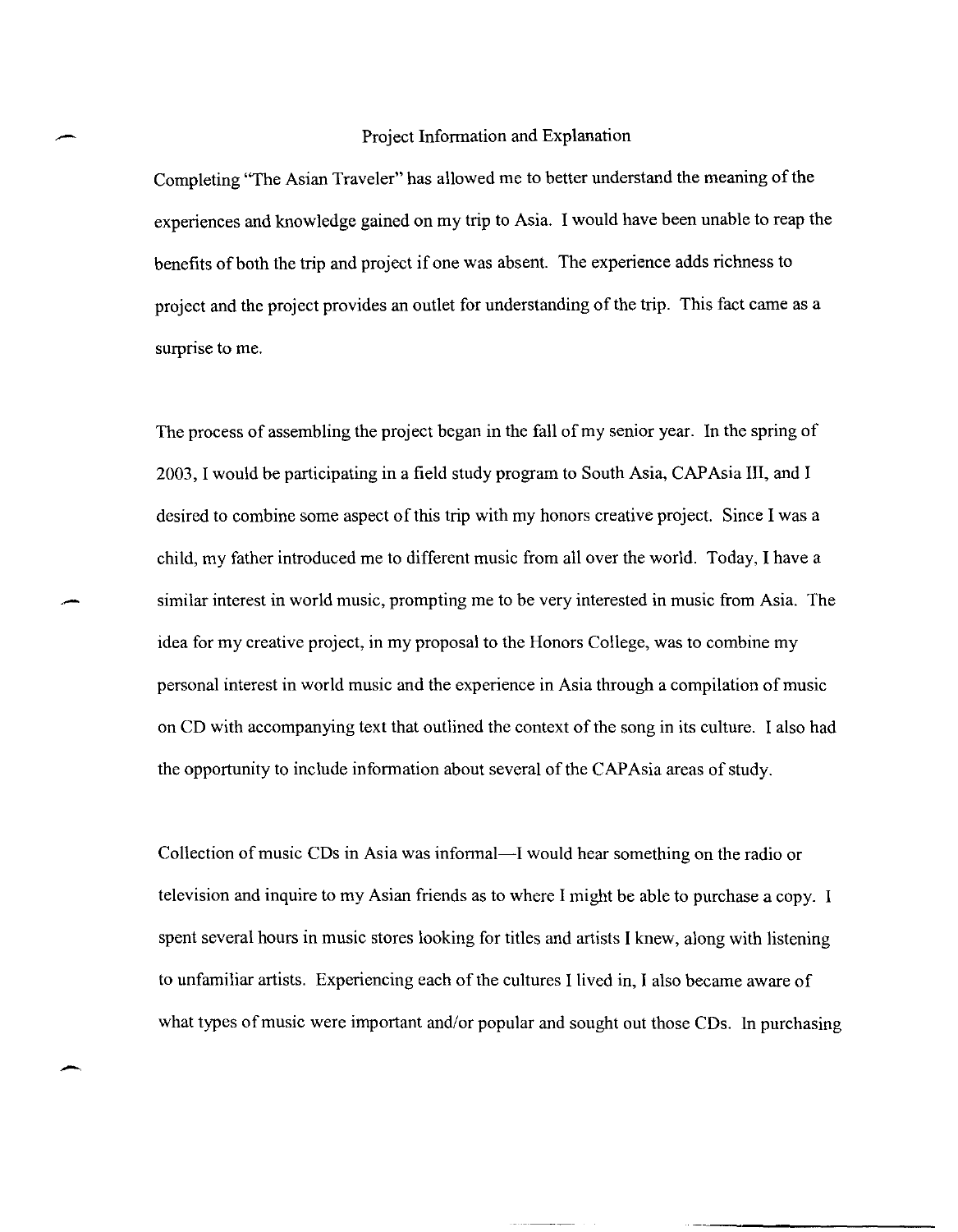the CDs, I attempted to get a wide variety that gave representation to the many colors of the culture.

Once I returned to the USA, I began putting the pieces of the project together. As I listened to each CD I had acquired in Asia, a strong memory of an experience or particular moment on the trip came to my mind. I quickly associated particular music selections with specific experiences, which became an additional dimension of the project. The text in the booklet accompanying the CD developed into two parts, the context of each song in the culture and a description of the picture in my mind the music evoked when I heard it playing. I wrote the context for each song using my historical and cultural knowledge acquired on the trip through articles I read and places I saw. I researched details of the musical aspects of some of my selections and reviewed this with college professors in the field of music. Small paragraphs, almost poetic, were written to describe the pictures evoked in my mind by each music selection.

Arrangement of the order of tracks on the CD represents a journey from traditional to modem, beginning to end. The CAP Asia III trip began in Thailand, and so does the music on the CD. In my description that accompanies the text for track I, I highlight my thoughts and feelings as I began the trip. This sets the stage for the reader and listener to journey through the music on the rest of the CD. Tracks 2-5 are also more traditional; each is a slight progression in time from the track before. Tracks 6-9 are also represented on the spectrum of time that advances toward the present, but they would be considered modem. Track 9 is the most modem selection of music and that is why it appears last on the CD. In the description

-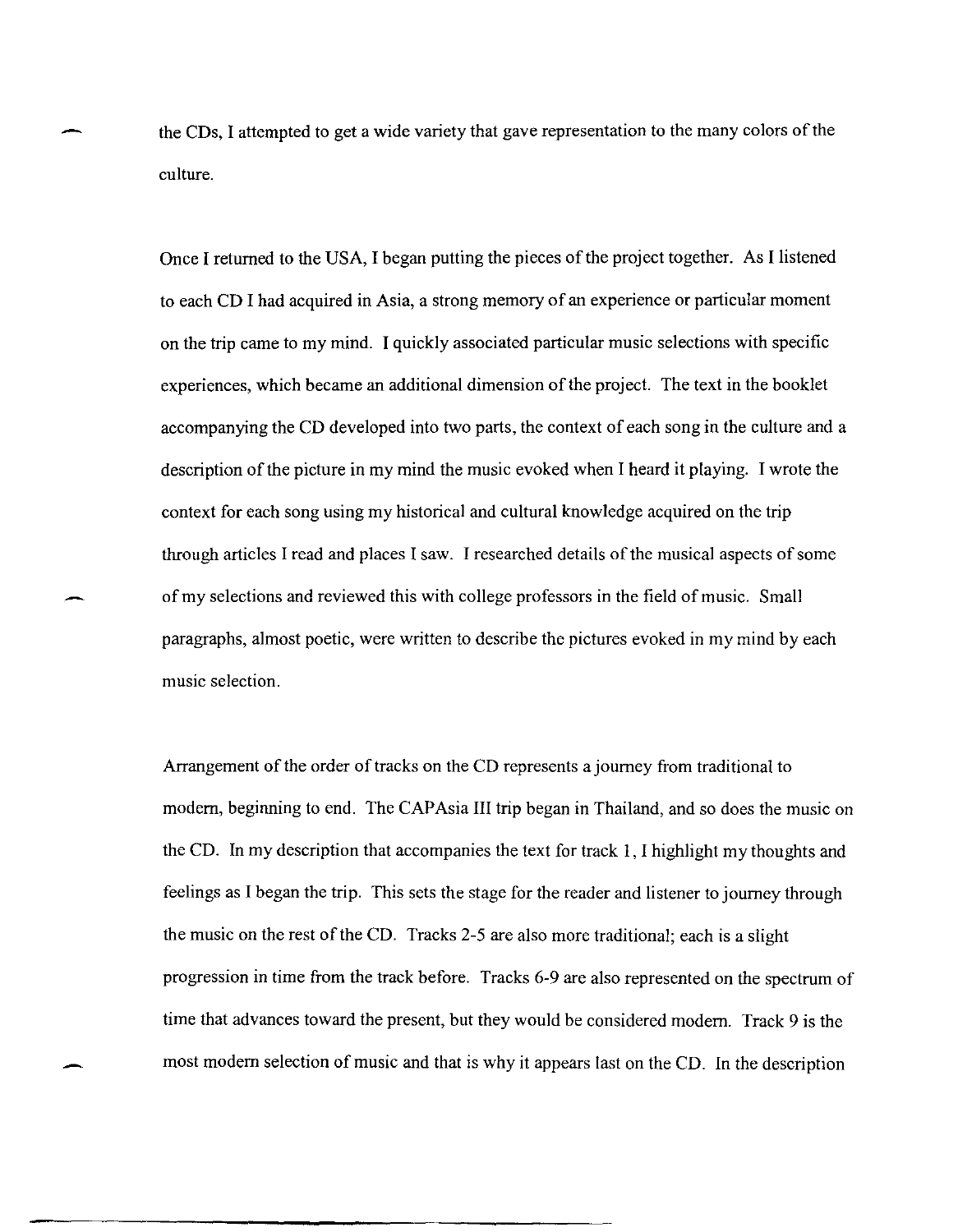that accompanies track 9, I come to a realization about my trip and the experience that has changed my life. This brings closure to the journey that the listener and reader embarks on through CD and text. Although India, the country of track 9, was not the last stop on the CAP Asia III trip, it was the country that affected me most powerfully. For this reason, I have placed the song last on the CD.

The result of the project is not what I envisioned at the start. It is much deeper than I envisioned it would be. This is due to a moving experience in Asia that lead to deeper thinking and an insightful project advisor who pushed me to achieve greater things by displaying all that I know and learned in Asia through this project. In writing the text for the booklet, I was challenged to communicate 11 weeks worth of learning by seeing, doing, and reflecting into 12 pages of text. This required me to think critically about what I wanted to state, and then be very precise in what I wrote. I was able to draw conclusions about what I had learned, and put pieces together that never made sense before. Completing the project gave me the opportunity to thoroughly comprehend the CAPAsia III experience. The greatest period of learning in this project was the process, exactly how I learned in Asia.

There are several places in the CD and accompanying text booklet where I have not followed selected unstated, but expected rules in an academic setting. These are not mistakes, but intentional ways of showing another aspect of Asia that was learned. The world has a high level of activity going on at all times. In academic work, we attempt to make sense of the world through order and science. In Asia, many rules as we know them are broken; order as we know it is disrupted. There is still an order and rules, they are just different than we know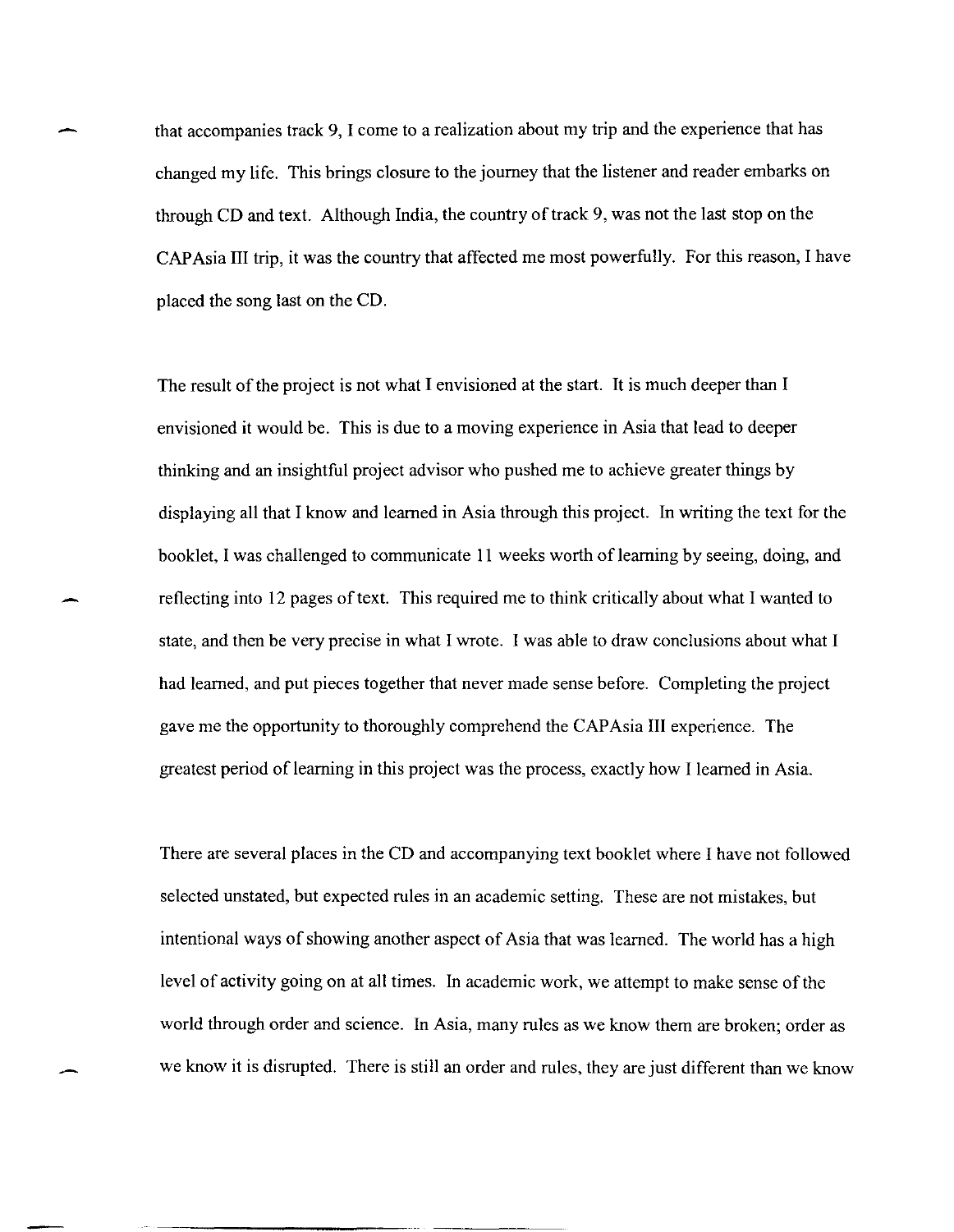them. To a person educated in the West, Asia could appear chaotic and dirty. After living in the culture of four countries in South Asia, I have observed that maybe meticulous order is not always necessary. In India, I saw a tree in the middle of a sidewalk. At first, I thought it was ridiculous that the tree wasn't removed when the sidewalk was laid, but then I began to see that the tree was of value and was kept for that simple reason. For similar reasons, some of the songs in "The Asian Traveler" lack information about the source. Selection of the songs was based on value to the project and the project goals, not the ability to classify the song precisely. The rules that I have broken in this project were broken because I felt there was value in not conforming to selected rules when it came to certain aspects of the project. This has made the CD and booklet something with great value and representative of a region of the world where everything is bold.

---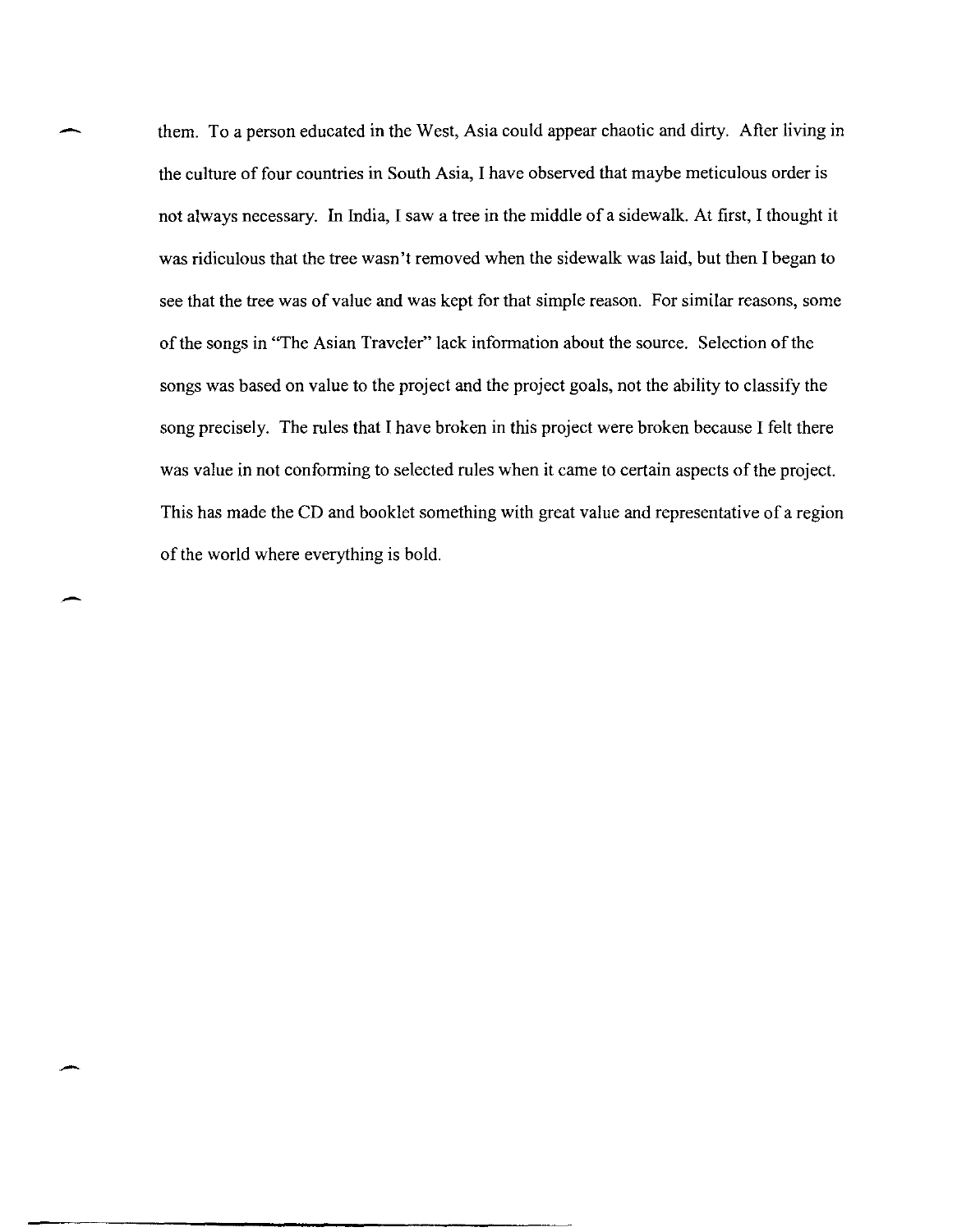## example and the References

Abeyaratne, Harsha. Personal Interview. 12 May 2003.

- Babiracki, Carol M. "Tribal Music in the Study of Great and Little Traditions of Indian Music." *Comparative Musicology and Anthropology of Music.* Eds. Bruno Nettl and Phillip V. Bohlman. Chicago, IL: The University of Chicago Press, 1991.
- "Bollywood aims for global success." BBC News. (21 June 2001): 17 pars. 28 April 2003  $\frac{\text{th}}{2}$ .  $\frac{\text{th}}{2}$ . http://news.bbc.co.uk/1/hi/entertainment/film/1400367.stm>.
- Ghose, Aruna, Ed. "Delhi: Agra & Jaipur." New York City, NY: Dorling Kindersley Publishing, Inc., 2000.
- Gosvami, O. *The Story of Indian Music:* its *Growth and Synthesis.* Bombay, India: Asia Publishing House, 1961.
- Menon, Raghava R. *Discovering Indian Music.* Bombay, India: Somaiya Publications Pvt. Ltd., 1974.
- *Our Catalog Asian Groove.* Putumayo World Music. 28 April 2003 <www.putumayo.com/cd\_asia/asiangrove.html>.
- *Pandith Amaradeva: the maestro of Sinhala Music.* A Tribute to Pandith Amaradeva. 25 April 2003 <www.amaradeva.com>
- Qureshi, Regula Burckhardt. "Whose Music? Sources and Contexts in Indic Music." *Comparative Musicology and Anthropology of Music.* Eds. Bruno Nettl and Phillip V. Bohlman. Chicago, IL: The University of Chicago Press, 1991.
- Reck, David B. "India/South India." *Worlds of Music: An Introduction to the Music of the World's Peoples.* Ed. Jeff Titon. New York City, NY: Schirmer Books, 1984.